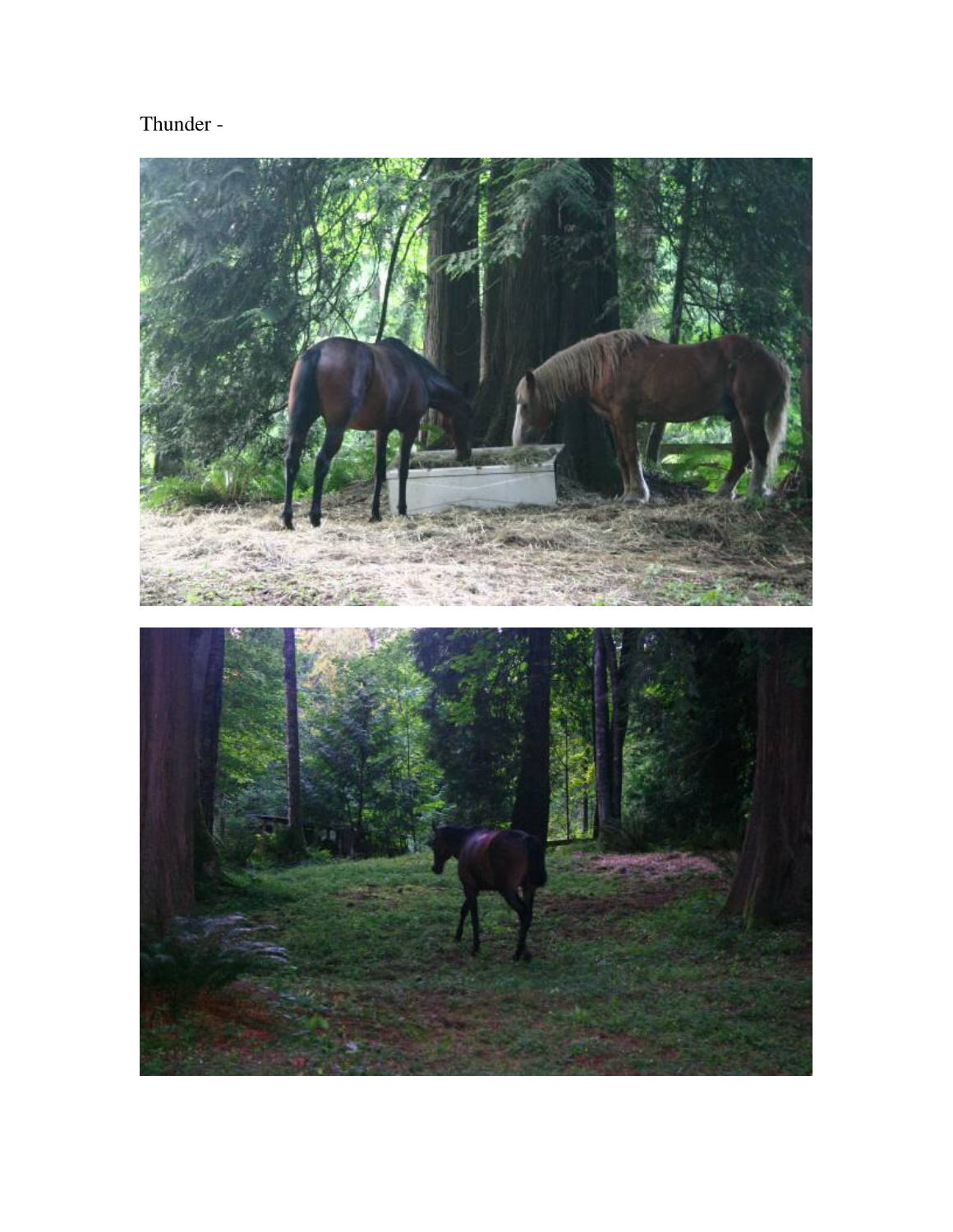

Thunder is a camera mooch so most the time if I have the camera out to take a picture I get a pic of a horse nose up close and that's it. I'm lucky to get these ones far away.

I wanted to give an update on Thunder, he is such a sweet boy who has so much energy and spirit. He's been at home with us for about 1 month now and he's settling in great. We have recently moved to new land and the move has really helped Draco (my 20 year old Belgian Draft) and Thunder bond over being moved to a new place. They spend so much time resting on each other and grooming each other and food times are great; they don't fight and they both understand their place with each other.

Their new home gives them 4 acres of pasture and forest setting for them to roam (it looks like Stanley Park) and they love it. Thunder loves to race around and show off every time my wife and I are walking around the forest with them. His name is fitting now as that he likes to wait for us to get all the way to the back of the property where he can't see us anymore and then just as you think he's decided not to

join you, you hear what sounds like thunder clouds coming through the forest and out of no where Thunder comes racing at top speed weaving through the trees all excited and just before he gets to you he locks it up stands in front of you and puts his head down for pets.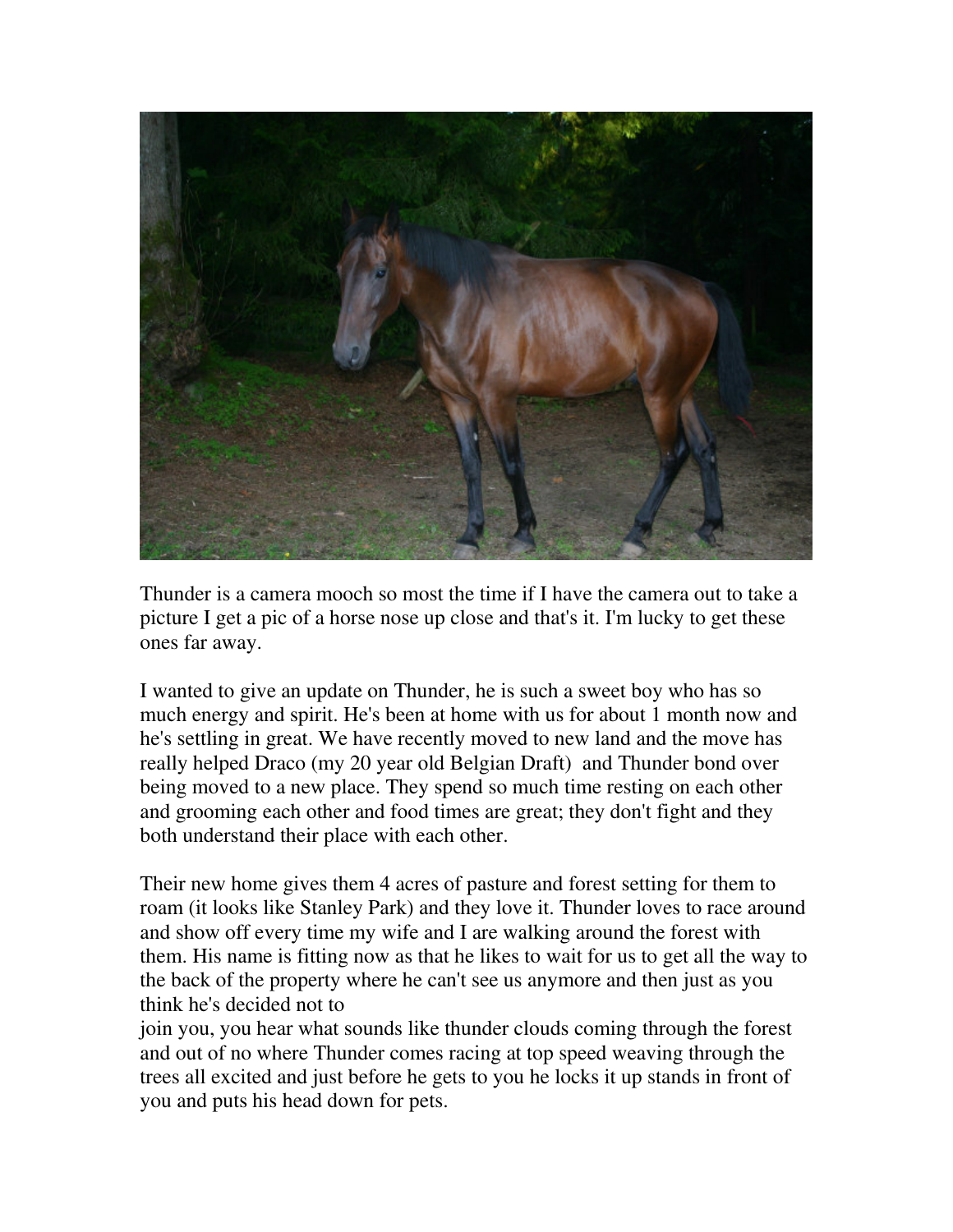They now have a small house for their shelter (it used to be a large 4-sided shed that looked like a real cottage in the woods). It's now the horse house and they much prefer this to being kept in a barn. Our next step is we are now starting to look for a saddle for Thunder as that we live right next to 14 kms of Trails in Maple Ridge. They love when we walk them along the forest trail but it's time to start training Thunder to trail ride. We don't think he'll have a hard time he's so smart and easy going, he just loves to please everyone.

We want to thank everyone at Circle F for helping Thunder in his time of need and also for letting us be his family for the rest of his life.



Thank you, Lance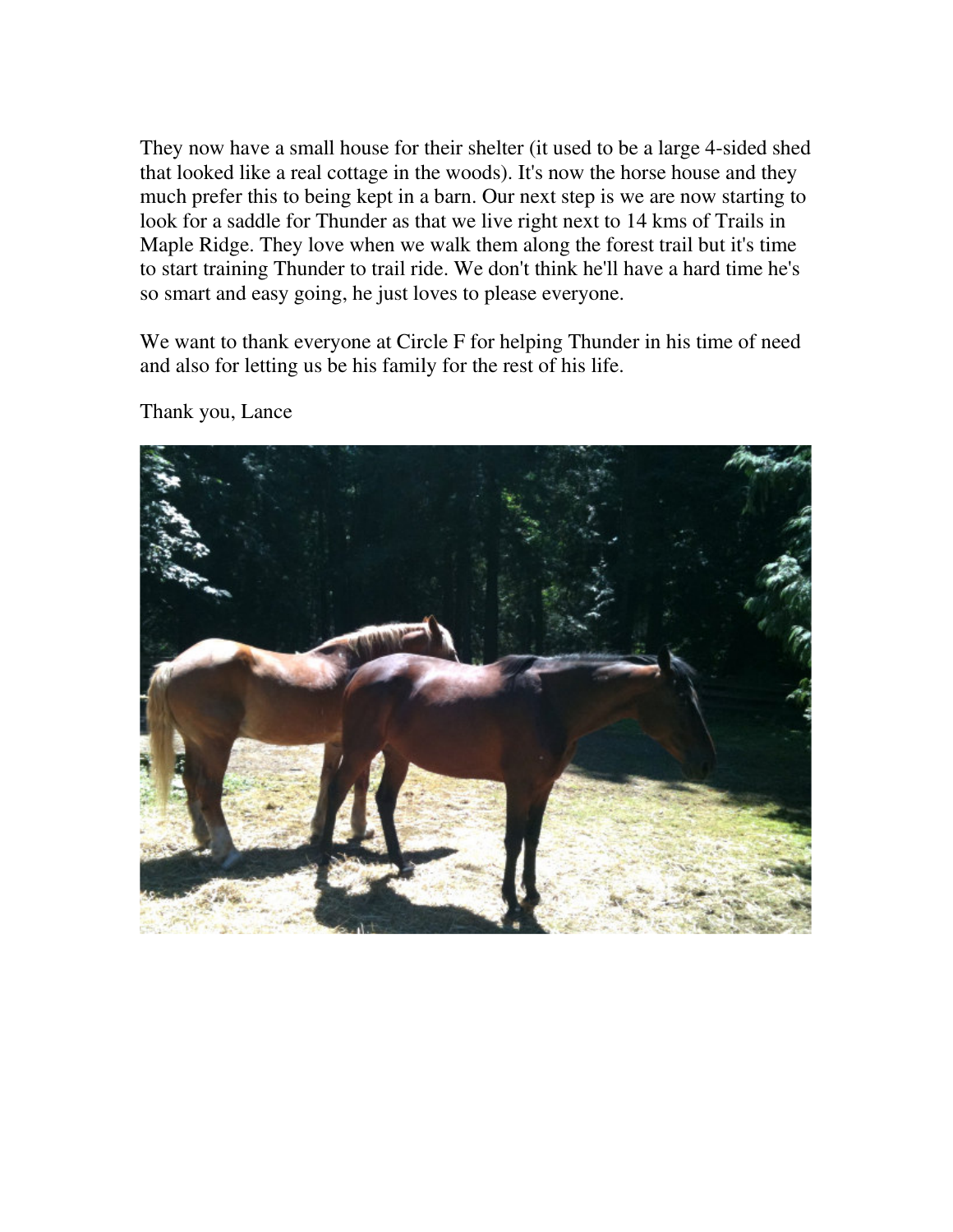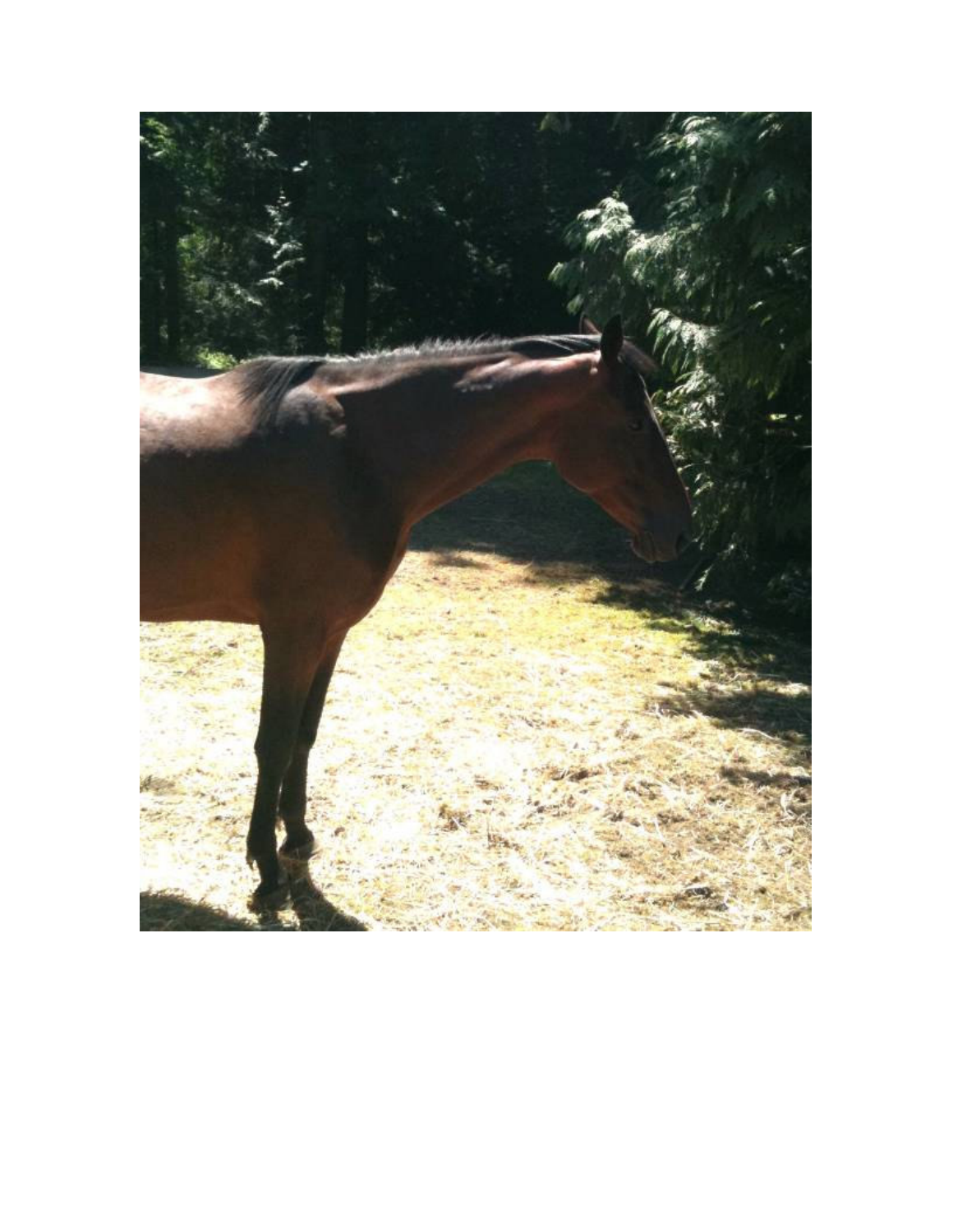